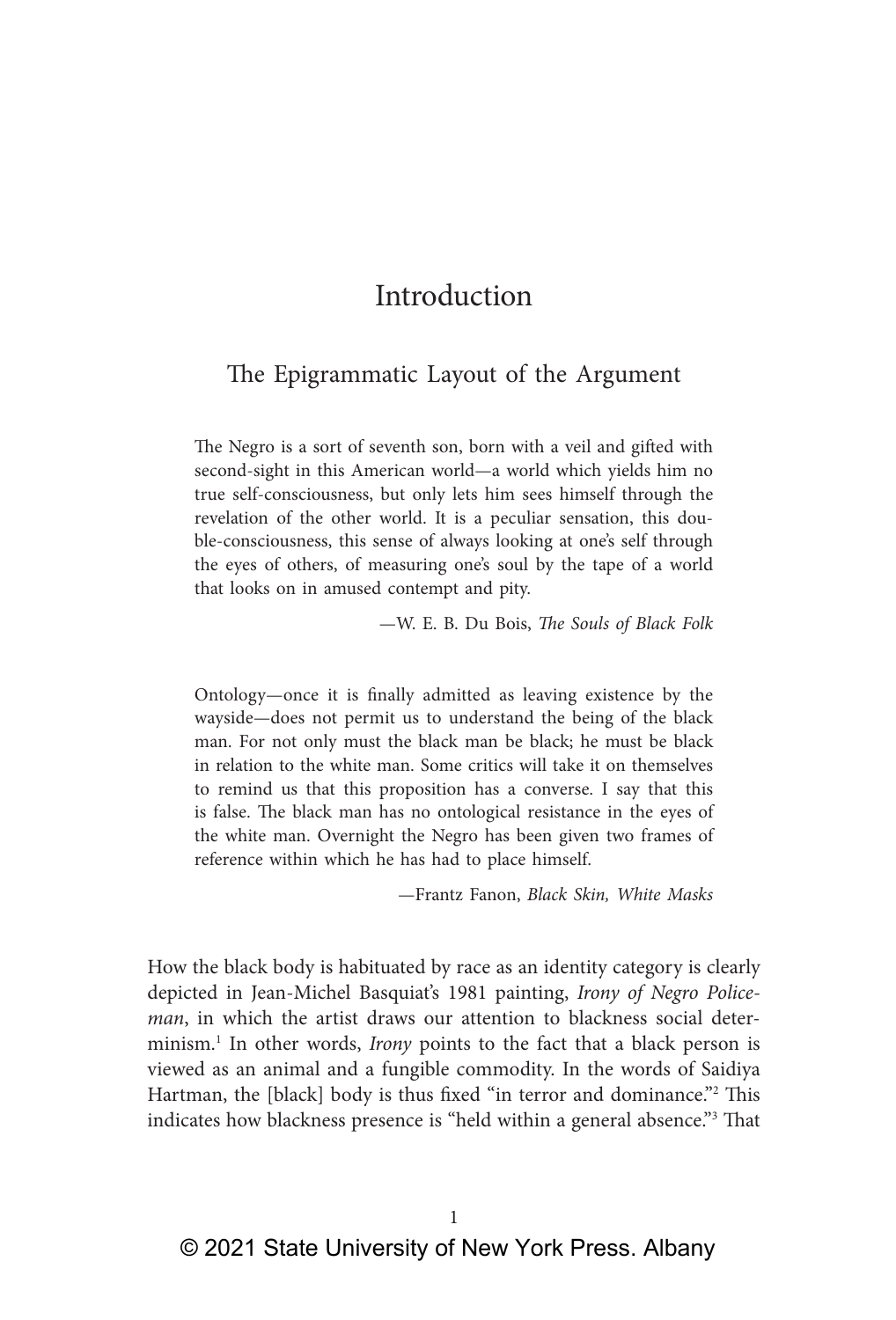is to say, a black identity is always "overdetermined from the outside" and is singularly performed through the body. Being black outside positions blackness as the unassimilable otherness of whiteness and makes it impossible for the black person to transcend their racial identity. As Toni Morrison aptly puts it: "once blackness is accepted as socially, politically, and [physically] defined,"4 it has a tremendous impact on both blacks and whites, which neither of them can rid themselves of or undo. Unlike the Hobbesian project of "the war of all against all," it is understandable that it is whites against blacks. In this sense, whites position themselves as different from blacks and seek to maintain their white-skin privileges at all costs; blacks, in turn, make do with whiteness preeminence by fashioning another way of being (a being + something else) in a world where whiteness is the norm. For blacks, then, how to live this relationship to whiteness is hard work. The French postcolonial scholar Frantz Fanon writes: "As long as the black man is among his own, he will have no occasion, except in minor internal conflicts, to experience his being through others. There is of course the moment of 'being-for-other' of which Hegel speaks, but every ontology is made unattainable in an [oppressive] and civilized society."5 So, for Fanon, a black cannot indeed be an "other" for another black; a black can only be an "other" for a white. As such, they represent a threat to the white social body.

Accordingly, it is difficult for a black person to develop a solid sense of self. The self, which eventually *becomes*, in the Beauvoirian sense, finds in whiteness their model of personhood and transforms the consciousness of blacks such as to conform to whiteness as the norm. What can be said is that the "self," which *becomes*, is an inauthentic self in the Sartrean sense. What this means is that it remains untrue to itself. In other words, it is a false self, alienating blacks from a self of their own constitution and propelling them, as Fanon observes, "to run away from [their] own individuality";<sup>6</sup> that is, to be self-conscious of their own presence. This self-consciousness then manifests itself in the form of psychic instability. And while a black identity is marked on the body, racial identification is a deeply ambivalent and fragmented process and confines blacks to a "third space,"7 a liminal space of ambivalence. It is in this undefined space that I envision Michael Jackson as a racialized subject being discursively confined.

Michel Foucault comments on identification in *The Archeology of Knowledge*: "Do not ask me who I am and do not ask me to remain the same,"<sup>8</sup> exemplifies Michael Jackson's racial stance. The singer resists facile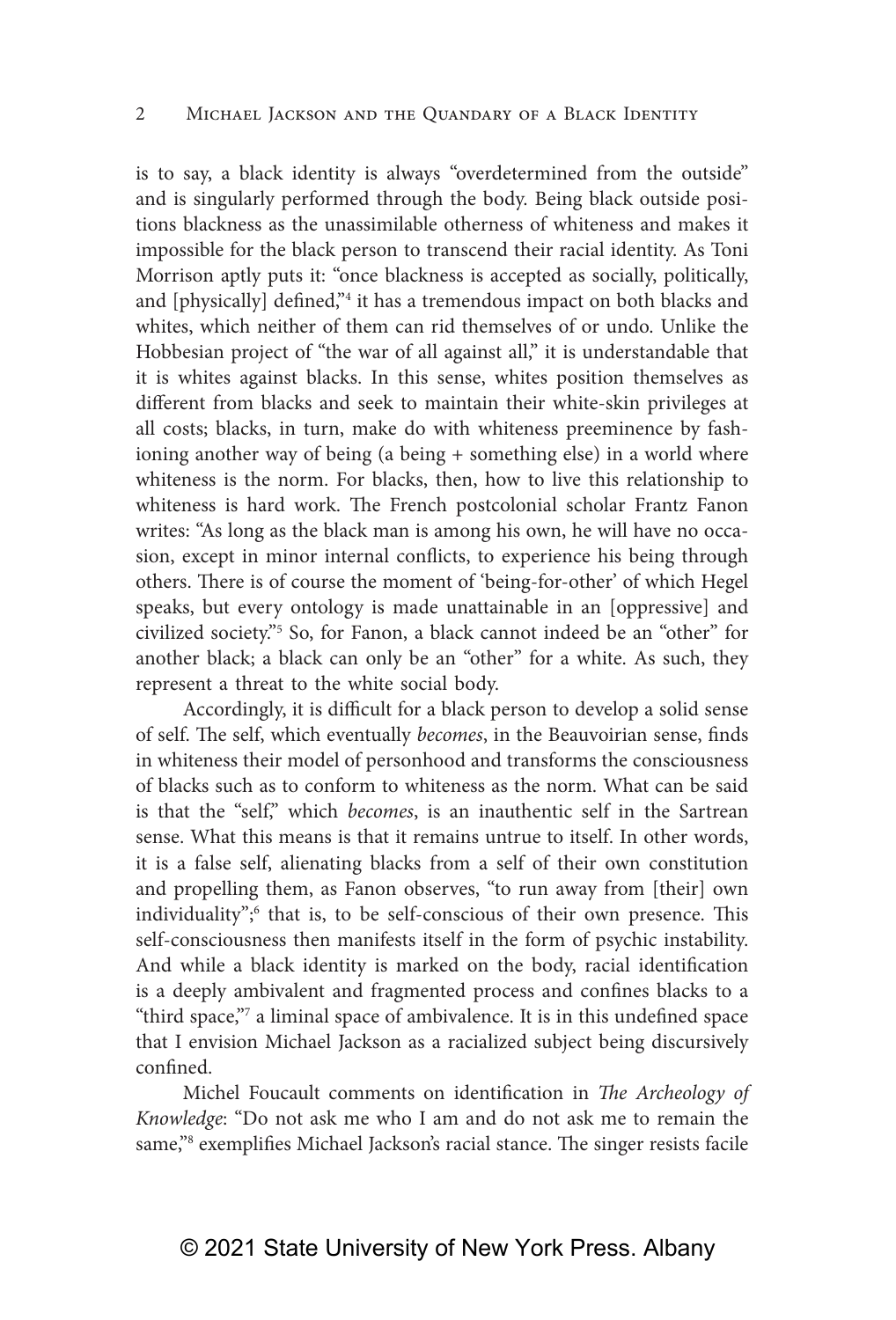racial identification and refuses to identify himself to any preestablished racial identities, whether black or white, but gravitates toward a form of racial ambiguity that would precisely prevent him to "remain the same."9 To put it differently, Michael Jackson's racial identity, *not black* (other) and *not white* (the self's other), a way of being "out from," what can be described as the either/or racial binary, to which I will return, is not locked in the symbiotic relationship of subordination (blackness) and domination (whiteness), but positions him as an "other 'other.' " The King of Pop continues thus to be seen through what Fanon calls the "corporeal malediction" of his blackness.<sup>10</sup> To say it differently, even though race is culturally constituted, it does not, or cannot, disavow the materiality of the racialized body—a body that is read and interpreted in racial terms as a *lack*, null, and void of racial transcendence; a body that is constituted, re-constituted, and de-constituted through the fear of the "other"; and a body that seemingly appears to be outside of the either/or racial category, drawing attention to the limits of the power of blacks for self-making. Michael Jackson confirms Fanon's assessment of the black person's situation in the white world: wherever he goes, he remains a black person $11$ whose identity is marked on the body, or, as Fanon puts it, is "overdetermined from the outside," which is in fact always under some form of surveillance and repudiation. And this applies whether one is a nameless black person or the King of Pop.

In *Michael Jackson and the Quandary of a Black Identity*, I focus on the queerness of the pop singer's racial identification by drawing from W. E. B. Du Bois's "double consciousness" and Frantz Fanon's concept of the doubling of identity, both functioning as an otherness of the "other," *not black* (other) and *not white* (the self 's "other") and representing a form of racial liminality. This alignment of a constructed and constructing self, or the "twoness" as Du Bois calls it,<sup>12</sup> leads to the question: What does it mean to be black in America? In this book, this question is reinterpreted and reformulated through the theoretical lens of Frantz Fanon's *Black Skin, White Masks* so as to acknowledge the fact that like all blacks in America, Michael Jackson had difficulties in developing his sense of "self " within a culture that upholds whiteness as the norm and blackness as the "other." The facticity of blackness as null and void of racial transcendence has created an identity "crisis" for Michael Jackson, which is visible in his attempts to resist classical racial models of identification and free himself from the either/or racial category. Michael Jackson, as Michael Awkward puts it, became "whiter"-"less ebony, more ivory";<sup>13</sup> that is, Michael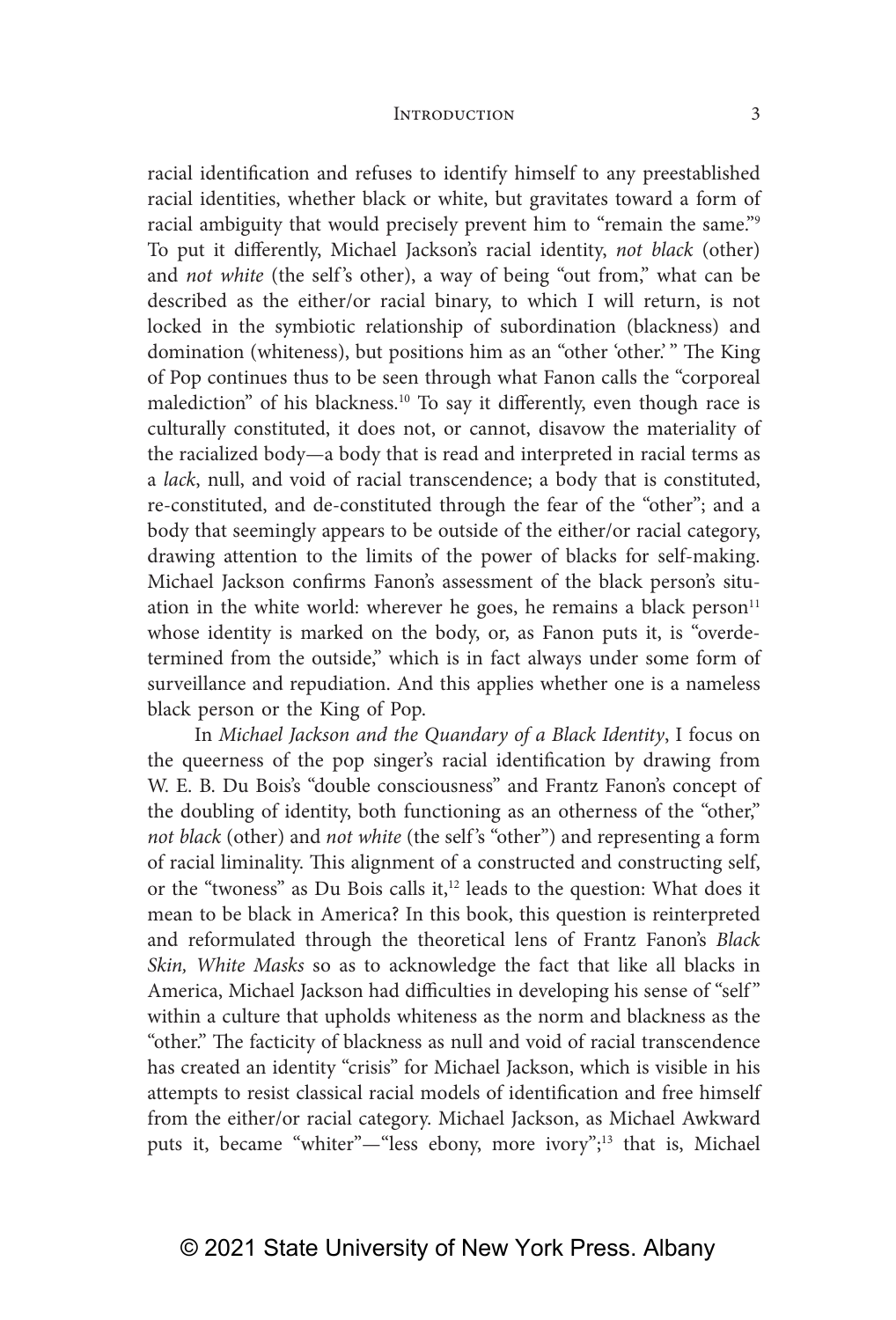Jackson's skin/surface seemingly appears to be "white," "but that don't help" Michael Jackson's case, "cause, [Michael Jackson] can't hide what is in his face," in the words of blues singer Louis Armstrong from his song "Black is Blue." And even though Michael Jackson, in his song "Black or White," can say: "See it is not about races/Just Places/Faces/Where your blood comes from," in the Lavinasian sense, "the face speaks"14 and gives meaning to the appearance of race.<sup>15</sup>

Michael Jackson's resistance to racial identification provides a negative reading of the King of Pop and, in a less charitable vein, fuels epithets such as "weird" or "freak," each fastened into a relationship with each other notwithstanding the multifaceted psychological, epistemological, and ideological layers that Michael Jackson's self-construction of another possible "self" materialize. Such name-calling (weird/freak) points to the way in which this form of naming (of talk), which, as a form of "nanoracism," to borrow from Achille Mbembe,<sup>16</sup> acts on a person and dissolves him into "abnormality." Furthermore, one does not have to be a psychoanalyst to recognize that Michael Jackson's exposure to this kind of name-calling (weird/freak), makes him indeed susceptible to such name-calling. That is to say, once one is named, the naming is used to denigrate one and is reimposed on one because one takes on the name. In other words, naming Michael Jackson as weird/freak, as a form of "citational practice," produces the effect that it names<sup>17</sup> and Michael Jackson becomes that name. In fact, there is a performative effect of having been called a name such as weird/freak—a name you yourself did not know and have never chosen. Michael Jackson inhabits a weirdness to which all blacks are subjected because a black identity destabilizes the epistemic, political, and social regimes of "the normal" that is defined by whiteness. Am I that name,<sup>18</sup> interestingly, continues to be the existential question to which all blacks are confronted.

I am, here, interested in the disciplinary power that whiteness exercises on Michael Jackson as a black subject, and the ways in which such a subject is produced, reproduced, and counterproduced as fixed in his racialized essence and often attacked in his identification. And even though in its protean state, "*Black Is . . . Black Ain't*,"19 which communicates a sense of richness and abundance among blacks, race as marked on the body is produced through racial discipline and determines a black person's identity. In the end, Michael Jackson's attempt at self-fashioning "a *not black*, *not white* identity" trumps the either/or race category and positions him outside of the distinguishing norms of race assignment.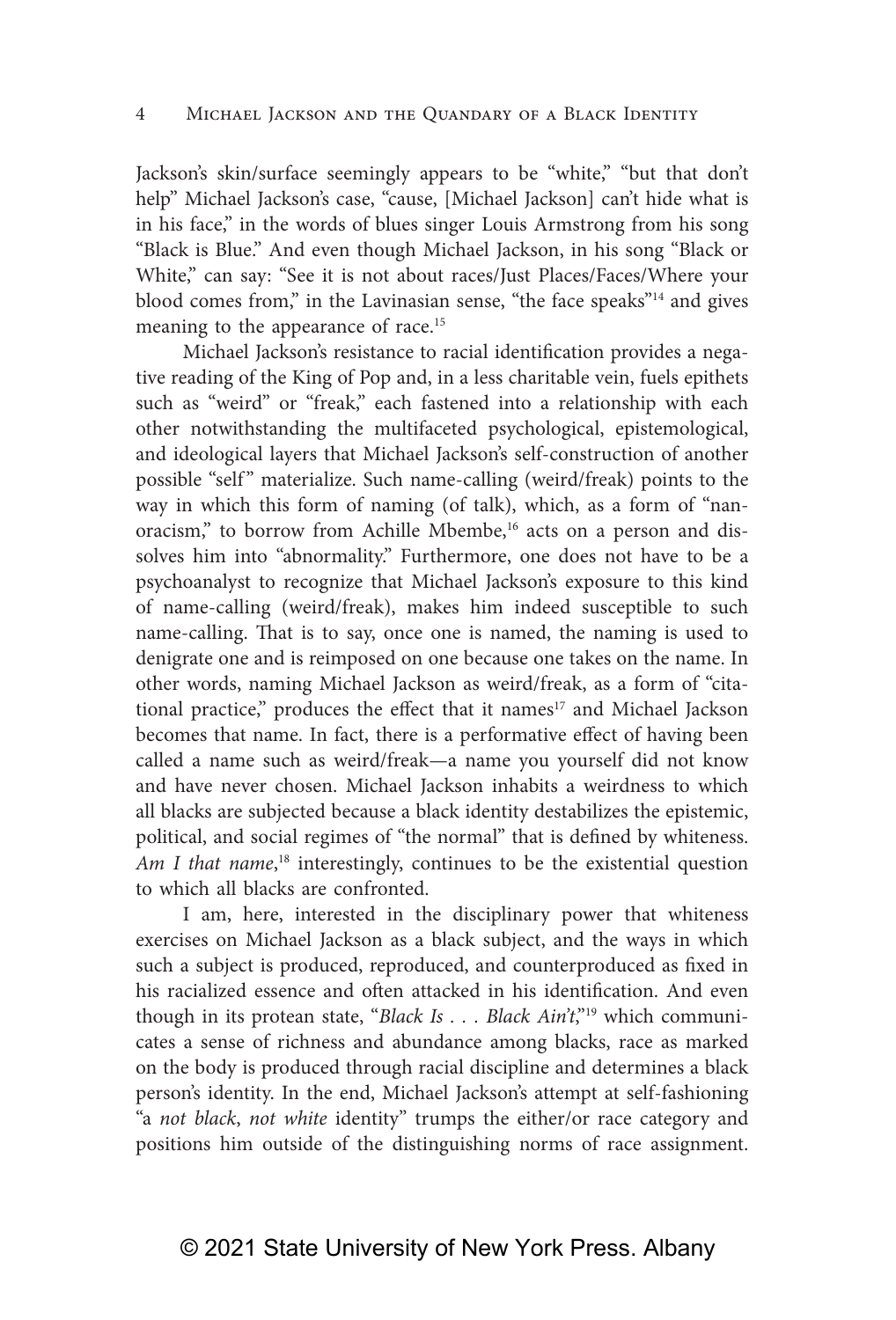This is the very reason why Michael Jackson provokes a threat to the social body and must be disciplined.

### The Extent and Organization of the Book

Chapter 1, the conceptual framework, provides a counterhegemonic basis for thinking of blacks' identity formation and its racial implications. It provides the theoretical basis for an in-depth study of the King of Pop Michael Jackson and the quandary of a black identity. It draws on the works of political scientists, social historians, feminist theorists, sociologists, philosophers, and critical race theorists that have informed the discursive and nondiscursive ontological, epistemological, and positioning of blacks in the United States. This chapter conceptualizes what constitutes a black identity and how it is inscribed on the body. I point out that the identity of blacks is "overdetermined from the outside" because the maleficence attached to their race is marked on the body in a way that essentializes blacks.<sup>20</sup> In other words, a black person is, to use Fanon's language, the "slave not of the 'idea' that other have of [them] but of [their] own appearance,<sup>21</sup> acting prophylactically contra racial transcendence.

The construction of a black identity in the United States leads to the idea that blacks are all alike. That is to say, in Claudia Rankine's words, "all black people look the same."22 This sameness elides racial difference and other differences that stem, for example, from class, gender, transgender, disability, sexuality, age, and speech and language impairment. In other words, race as a social phenomenon is a signifier that is fastened to the signified of the "other." Furthermore, in American society, race has become the supreme signifier of otherness in the face of whiteness. This chapter considers W. E. B. Du Bois's conceptualization of "double consciousness"23 as an inevitable condition of blacks looking at themselves through the white gaze; it also draws on Fanon's articulation of the "implicit knowledge"24 that blacks acquire after being thrown into a racist society. It further analyzes the complex ways in which blacks' identification processes depend on how race is fixed on the body or, as Fanon aptly sums it up, is "epidermalized," on the skin/surface. In line with this, I want to show how the reconfiguration of race goes beyond the somatic racialized body and provide a framework to conceptualize race performativity. What is in fact at stake in the United States is not what race is but what race does. Judith Butler reminds us that "performativity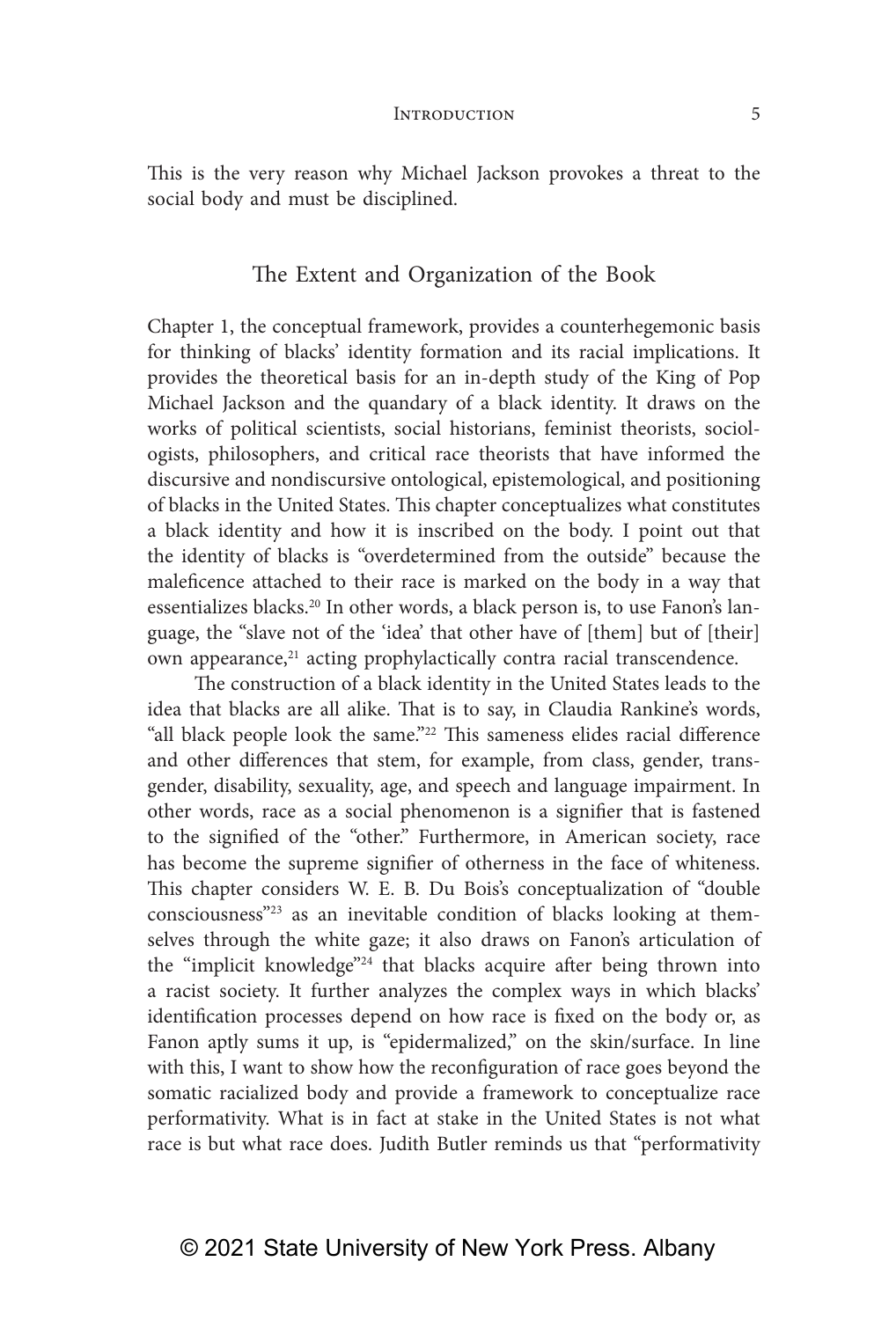is the reiterative and citational practice by which discourse produces the effects that it names."25 To this should be added that race, in its basic multitudinous act, assumes different meanings in diverse investigations. However, what race is made to be in praxis does not overrule how race is positioned within whiteness and its implications for the lived experience of blacks in America.

What gets highlighted, then, is how this knowledge about blackness is discursively constructed within a racist society out of "thousands of anecdotes and stories"26 about blacks and who they are. In fact, there is a focus on blackness as fixed, a simple antithetical usefulness, which, within a social, ontological, and epistemological imperative, structures and upholds the presumptive hegemony of white-skin privilege. For blacks, then, one of the most painful repercussions "to be" a being-in-the-world—a world dedicated to white-skin privilege—is an ambivalent self-identification, a denial of the "self." With remarkable insistence, Fanon describes this as a negating experience. Because "the body is surrounded by uncertainty,"<sup>27</sup> it reacts to, and mimics, the pejorative white gaze through which blacks encounter the "other" and can only experience being black in relation to whiteness.28 The image of the "other" is never concealed and hidden from sight and invites an essential reading, which we can affiliate to the Sartrean *look*; that is, a *look* that reduces blacks to the object of the *look*. To put it differently, when the *look* is directed from whites to blacks, it creates an ontological condition for blacks that frames their way of being in society, a discussion to which I will return. For now, I just want to say that blacks have no ontological resistance in the face of whiteness because blacks, in the Fanonian language, are "overdetermined from the outside." I will call this the fixing of race on the body, the outsideness of blackness, which is a site for savage exteriority recognizable in whites' gaze, gestures, and attitudes toward the "other." Blackness when juxtapositioned with whiteness empties blacks of all values that are continuously devalued.

"Blackness and black identity" is the focus of chapter 2. In this chapter, I will show that the attempt to construct the category "black," which imposes itself upon blacks and continues to position them within the distinguishing norms of recognition that is marked on the body, has fundamental implications for racial identification. And if we take seriously Fanon's definition of identification as a pathological condition since one experiences one's "being through others,"<sup>29</sup> in this relational mode, when blackness is measured against whiteness, it is automatically reduced to otherness. Fanon, as a psychiatrist, diagnoses this inescapable condition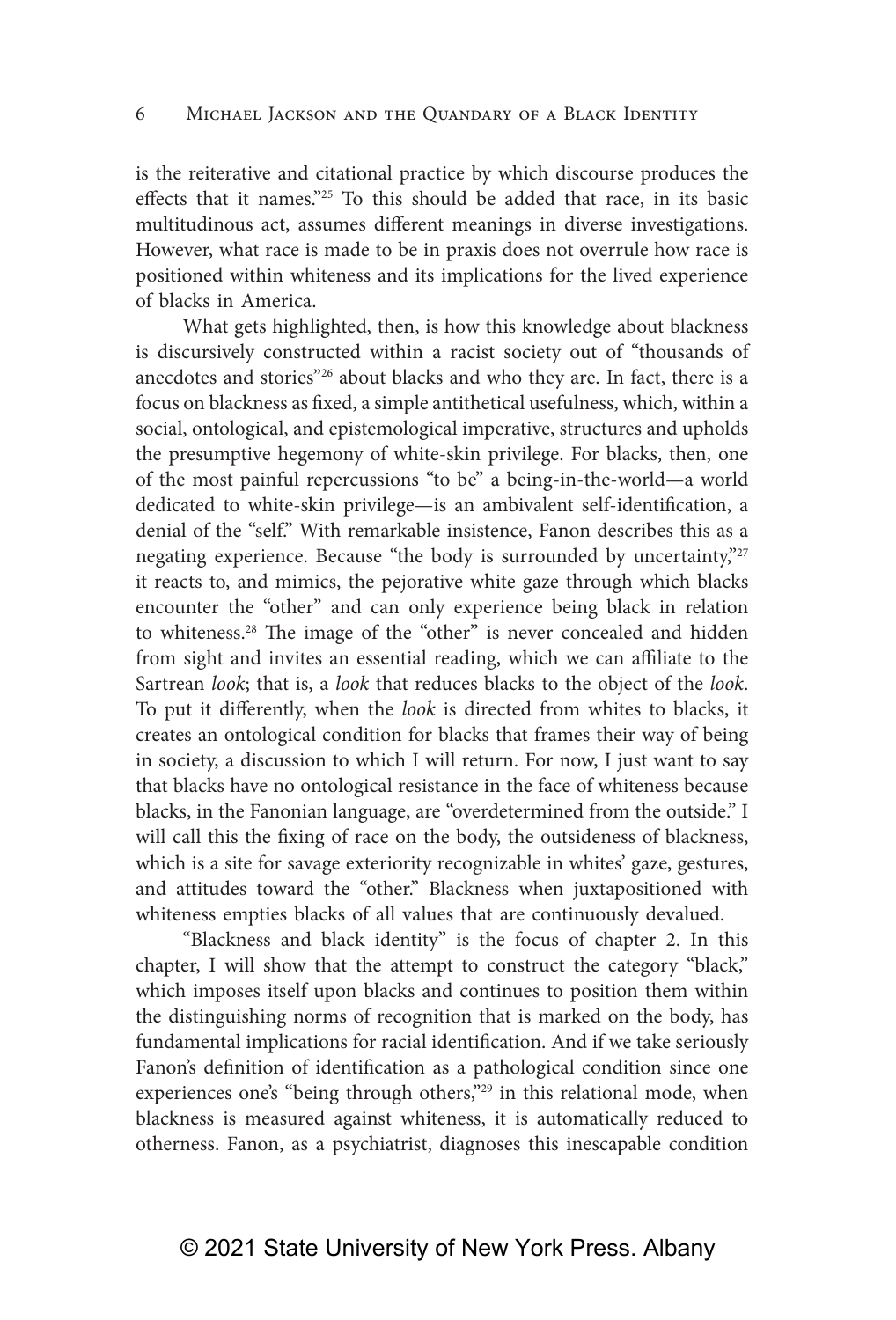as a form of neurosis, which for him, even though the lived experience of blacks and whites greatly contrasts, is attributed to both blacks and whites. In his diagnosis, Fanon became increasingly convinced that "the black man enslaved by his inferiority, the white man enslaved by his superiority alike behave in accordance with a neurotic orientation."30 And since blacks' neuroticism is the ultimate product of whiteness's ignition of power and privilege so painstakingly normalized, blacks cannot experience their own experiences outside of whiteness.<sup>31</sup>

Sartre's contention is that "it is the anti-Semite who made the Jew."<sup>32</sup> In the face of whiteness, Sartre's approach is useful when conceptualizing blackness as always constructed as "other." And, it is therefore very difficult for a black person to develop a solid sense of self. This constructed and constructing black "self" is constantly interrogated, policed, and subverted by the white gaze. Let us consider for a moment Fanon's crucial question: Is it so abhorrent to be black?<sup>33</sup> Posed differently by Du Bois the question becomes: "How does it feel to be a problem?"34 In fact, as a racialized subject, a black person is confined to a liminal and ambivalent space. It is from this ambivalence that self-identification can sometimes develop into pathological conditions in which the subjectivity of a black person becomes subjugated by a gaze that is directed through the episteme of whiteness. This experience of subjugation leads to an identity "crisis" and a misidentification where the otherness of the "other," which is also othered, is implicated. The subject becomes an unsettled agent. This othering of the "other" is first experienced as corporeal since the body constitutes the material foundation of one's social and subjective formation. The lived experience of Michael Jackson is the perfect illustration of this condition where his identity starts and ends disjointed. What we are dealing with in this disjointedness is that one is forever in conflict with one's own identification in the face of whiteness. And this becomes in itself a source of the disciplinary devise that puts pressure on Michael Jackson to engage in a profound struggle as a liberatory action and interaction to imagine and uncover another possible "self" that must not be intimately connected and impacted by race.

Race is a phantasmagoric creation, a social concept, that organizes a black person's identification process, subjecting them to an identification that is marked on the body, which indeed has racial implications. *Racecraft*: *The Soul of Inequality in American Life* by Barbara Fields and Karen Fields helps elucidate the distinctive point that in the United States, race cannot be disavowed notwithstanding the triumphalist approbation that

## © 2021 State University of New York Press. Albany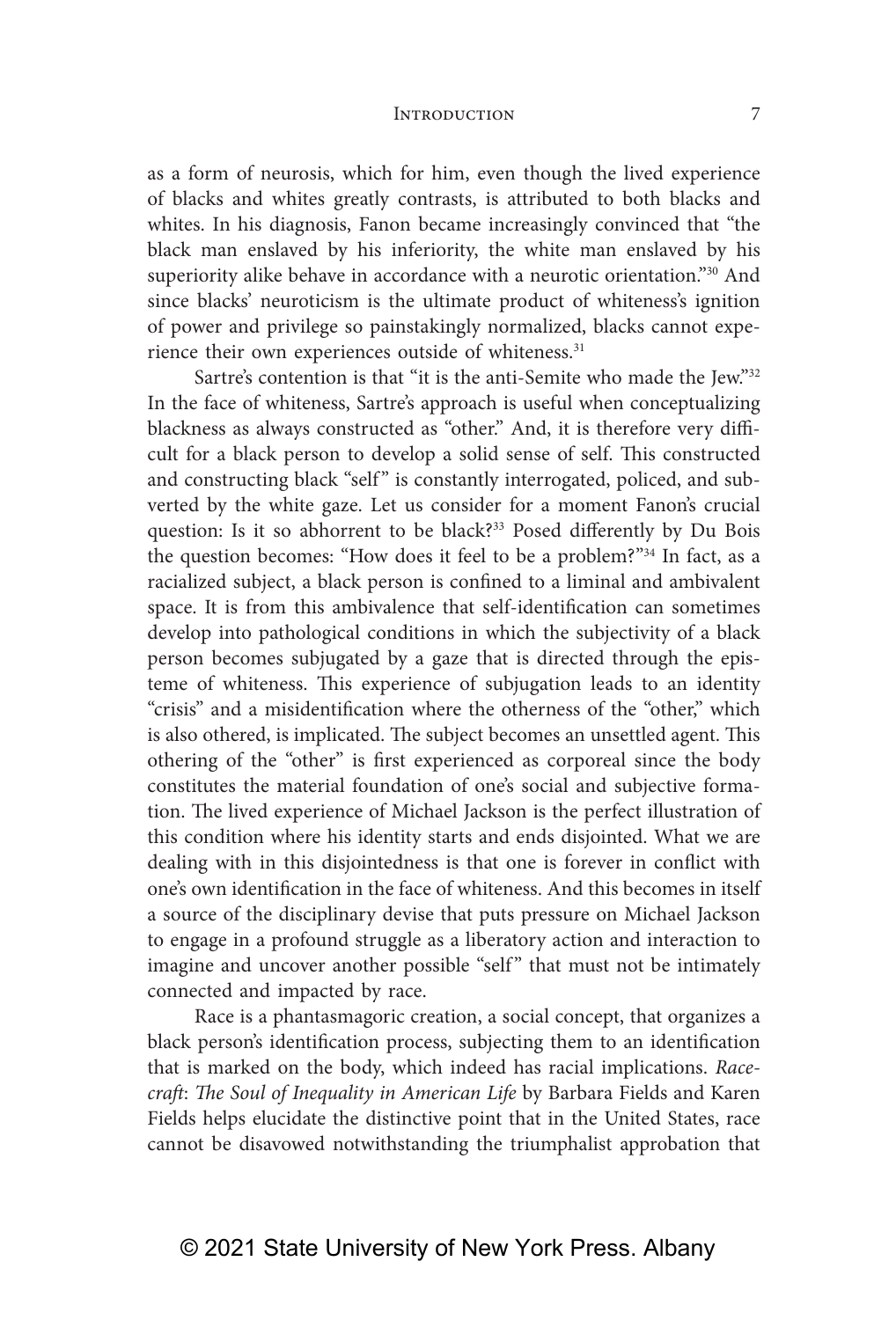there is "the declining significance of race"35 and an "end to racism."36 We do not need to look very far to know that race matters are, for example, manifested in the bodiliness of racism; that is, a body positioned within racism, which lends itself to an embodied understanding of race and racism. But behold, the point here is that, in the United States, the phantasm of race, which itself engenders racist attitudes, behavior, and thinking and postulates natural differences "based on real or imagined physical or other differences,"37 continues to position blackness as a lack, a liability. It is no wonder that blacks, as a way to counteract the devaluation of "blackness,"38 developed and continue to develop their own form of empowerment in their music, dance, and an ensemble of performances, which are bound up with what Fred Moten would call "a different modality of sociality";<sup>39</sup> that is, another form of "being otherwise," which socially engages the practice of blacks and enhances a sort of freedom (with a small f) away from the normative gaze of whiteness. It is nice when blacks do not always have to be concerned with, and looked at themselves through, the white gaze.

Michael Jackson wanted to break away from the wretched construction of blackness's designation as a bodily mark, the distinguishing feature of a black person's identity. So, he forged an identity that tried to escape (in fact, an inescapable escape) blackness constructivism, the fixity of racial ontology that structures and upholds white supremacy. Indeed, how race is fixed on the body is important for corroborating the ontology of race and the bodiliness of racism that ascertains the "other" as essentially different. This difference is the mark of a black authenticity reduced to anatomy. Unlike sex reassignment involving operations and hormone treatments, race cannot be reassigned or removed.<sup>40</sup> Of course, a black person may pass for white and can, at a social level, successfully assimilate whiteness as an identity. Nonetheless, assimilating whiteness comes at a psychic cost. Not only the "passer" may have to forgo meaningful relationships with other blacks, but they would have to schematically deal with the ontological specificity of whiteness as terrifying for the "other." In a word, blacks cannot live their own relationship to their body except through the intermediation of an interpretive schema that is not of their own choosing.

At the most elementary level, Michael Jackson's attempt to transcend the black/white binary by fashioning a sort of "racial in-betweenness" displays a kind of double self-othering—an othering of oneself that others his always already other self, and leads to a form of racial ambiguity. This could be read as a kind of postmodern racial subjectivity, which is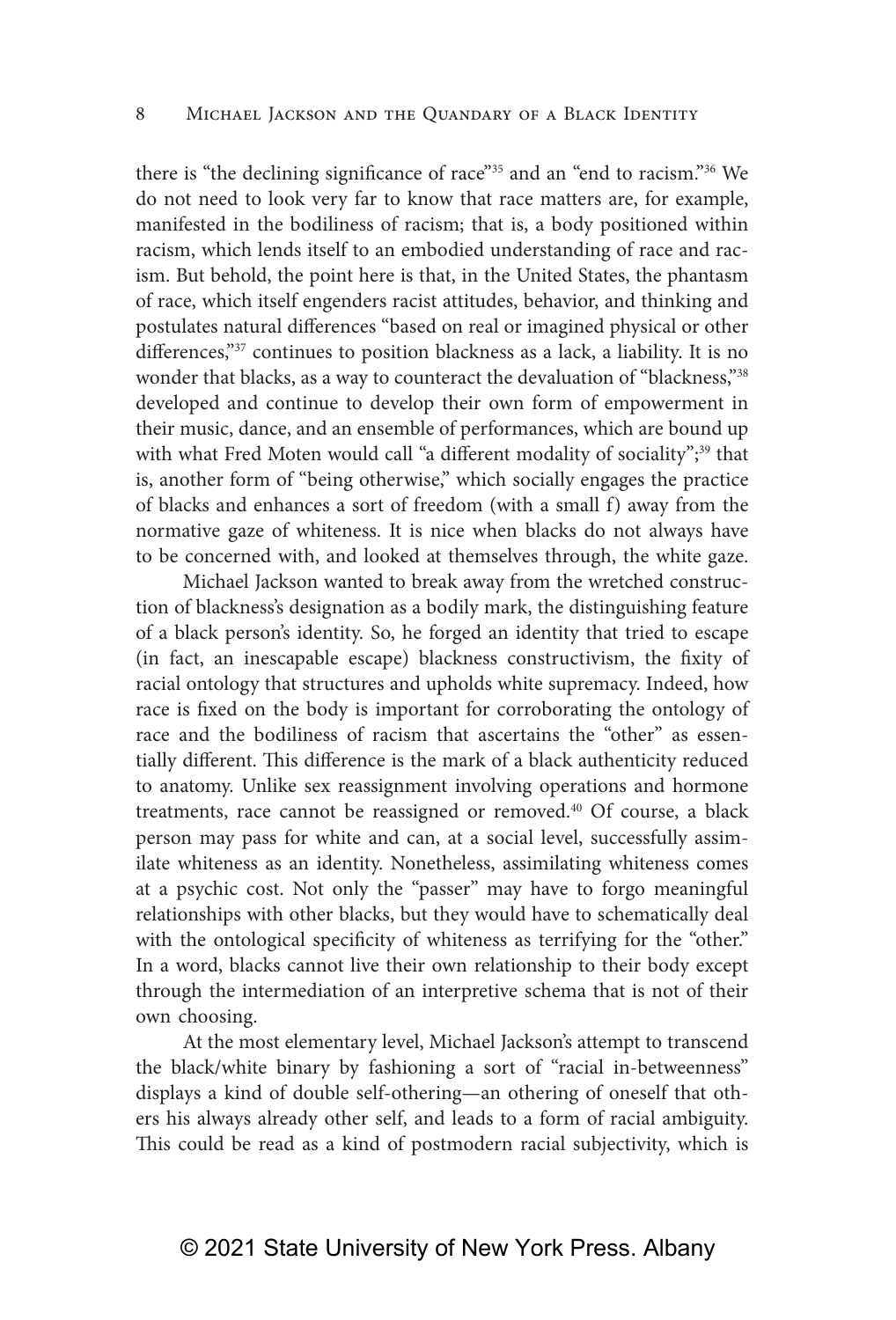foundational for Michael Jackson's constructed and constructing "possible self" revealed on his body—not black, not white—a body that still signals blackness, conceivably a certain flair of blackness, which whites might identify with the pop artist Michael Jackson, but to which whites possibly also find themselves reacting in a way that scripts the very susceptibility of whites' gaze as ideologically and historically intertwined $41$  with the "racial epidermal schema," which has replaced the "historico-racial schema" positioned below the "corporeal schema." The latter is the way in which the body's agency is revealed in the historical world as a universal given of human perception, which is, at a foundational level, important for human presence and being-in-the-world with others.42

In chapter 3, I will examine how Michael Jackson is positioned on the borderline of race, *not black* (other), *not white* (the self's "other"), which, in effect, transforms him into an "other 'other.'" An "other 'other'" is one who does not quite fit into the rigid boundary definitions of sameness, or, to be more precise, who may be left out of or who skirt the opposite identities: unnatural/natural, black/white, woman/man, mother/ father, or gay/straight matrix and the remaking of identities along new lines. In fact, an "other 'other,'" an ambivalent self-identification or, in this case, disidentification of the subject from himself, is the consequence of a conflict between *not black* ("other"), *not white* (the self's "other"), and the "other" binary or opposite identities, creating a "third body," which unsettles the social body. Here, I will draw from Judith Butler's notion of gender performativity to show the materiality of the body and how it is tied to the performativity of gender as "queer performativity" and illustrate in this chapter that the nonnormative construction of Michael Jackson's raced identity can be seen as race performativity—an identity that can be reified and realized through repetitive performance and re-articulations of daily acts.

Furthermore, can we interpret Michael Jackson's racial ambiguity as postmodern in the ways it resists assumptions about racial identity and, as some critics define it, as a Deleuzian "body without organs";<sup>43</sup> that is, a posthuman body that is contra to what is supposed to be the traditional conceptualization of the human that excluded blacks in the United States from indentured servitude to the Jim Crow south from being fully human? Or to forgo how blacks are positioned in society in such a way that constantly dehumanizes them? Let us consider for example the pernicious use of certain body parts in the constitution of the charges of alleged child molestation against the King of Pop and how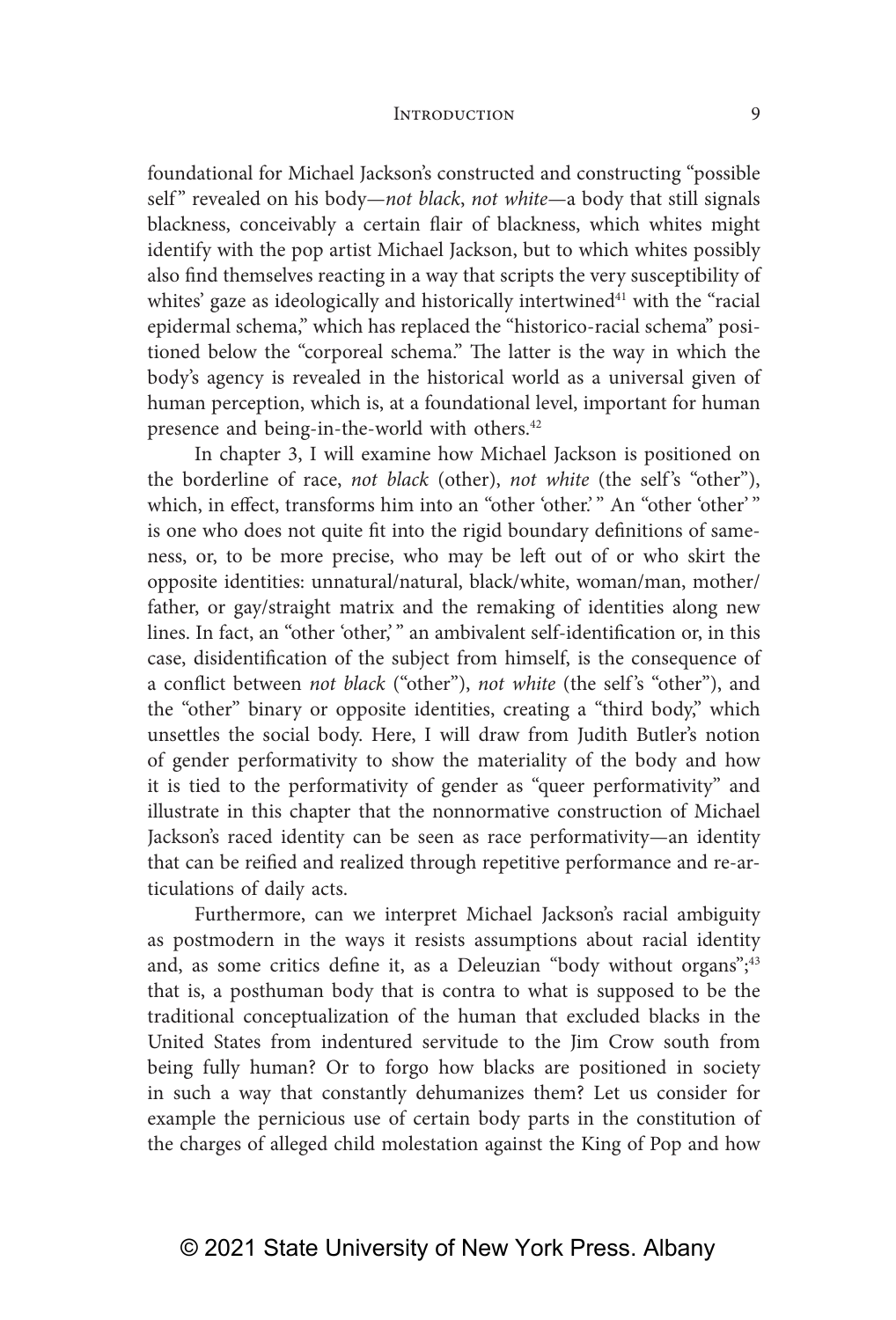the police brazenly photographed and displayed Michael Jackson's penis as a part of the evidence. As John Nguyet Erni explains, Michael Jackson's genitals "[stand] for the 'alleged crime' scene unlike hair samples, figure prints or human tissues that can serve to a crime and the crime."44 And while morality and ethic are transformed into a provocative forum of a familiar black racial aesthetic, this mockery of justice shows that if blacks were actually considered fully human, they would also be able to go beyond the boundary of race, and like whites they would be viewed as raceless. In this chapter, I will show that specific epistemology, ideologies, and practices are in place to systematically sanction and protect the presumptive hegemony of whiteness.

Indeed, whiteness, from the inception of the United States, determined and continues to determine who should be rights-bearing subjects capable of reason; that is, the power of the soul to have acceptable thoughts. When blackness enters the picture, as Achille Mbembe puts it, "reason finds itself ruined and emptied, turning constantly in on itself."<sup>45</sup> As a result, blackness has no ground to stand on and expresses itself as a psychic derangement endemic to the bodiliness of racism, that is: "a site of reality and truth—the truth of appearance."46 The bodiliness of racism, which is supported by cultural practice, racist ideologies, institutionalized violence, and "the polymorphous techniques of power,"47 indeed forms the black subject already under negation and provides the actual condition to de-elevate blacks. By writing that race "is that which marks the body prior to its mark,"48 Judith Butler shows how some modes of appearance for category such as race stand out as visible social signs, "whereas whiteness, which is no less social is nevertheless part of the taken-for-granted visual field, a sign of its presumptive hegemony."49 And because, in the final analysis, blackness is reduced to an antagonistic otherness, the problem that presents itself in its unbroken continuity is for blackness to be always seen as a threat to the social body. In other words, being black is, without a doubt, inseparable from being different—that is, to be black is to be different from being white, and thus, blacks, as racialized bodies, are "overdetermined from the outside" as a fundamental signal, notwithstanding the multiple ways blacks' lives are lived.<sup>50</sup>

Chapter 4 examines the problematics that self-identification poses for Michael Jackson and how it provides a foil for the negative form of identity that the misrecognition and objectification of the artist takes on. Judging from Michael Jackson's lived experience, he seems unwilling to accept the harsh consequences of being black in a society that nor-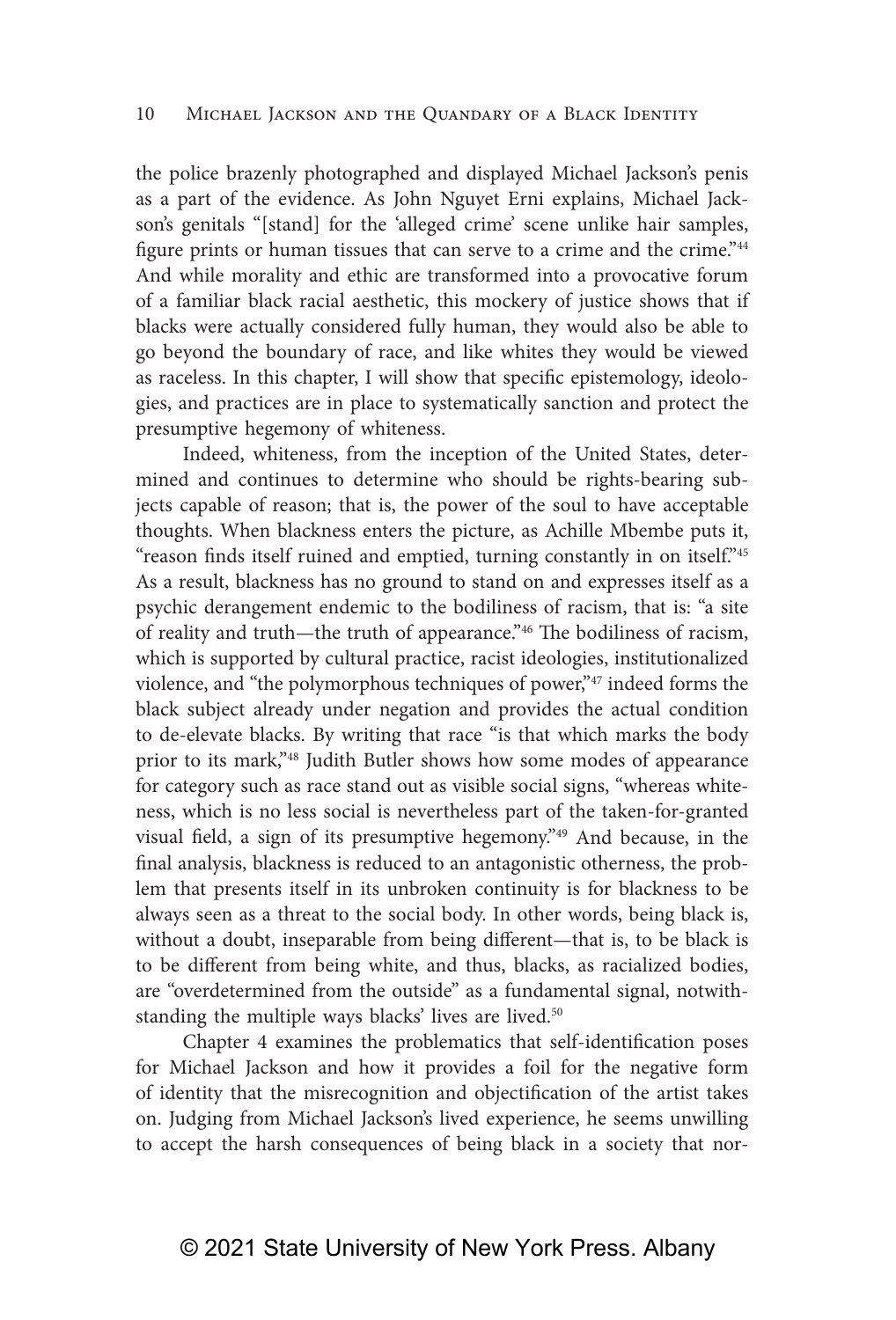malizes whiteness. The thing that interests me, here, is his attempt to move between racial spaces. And in light of this, in this chapter, I look at the polymorphous uncertainties of Michael Jackson's self-identification process, all operating in complex and different directions, which often explained Michael Jackson away as a "freak" or as a "weirdo." In the context of a highly regulated sphere of visibility, some appearances are considered normative and self-liberating whereas Michael Jackson's "freakiness" or "weirdness"—a euphemism for his ambiguous racial appearance—is subjected to the most excessive forms of derision. Because blackness constructs a body that is already defiant of the social body and the taxonomic "order of things," Michael Jackson's racial defiance is reduced to an otherness that fixes him in the "zone of nonbeing"<sup>51</sup> as not quite human. I will later draw on several paradigmatic examples to illustrate this point.

How, then, does Michael Jackson's "weirdness" or "freakiness" challenge identification as well as misidentification—that is, the doubling of "otherness" that informs his racial and gender self-alienation? Does his "weirdness" or "freakiness," anchored in an identity performance that blurs the boundaries between white and black, male and female, create anxiety because of its subverting potential? Furthermore, is it because Michael Jackson's "weirdness" or "freakiness" challenges identification as well as misidentification that Michael Jackson must be resisted, restricted, or worse, punished, terrorized, humiliated, and disciplined in order for society to safeguard the realm of the rigid either/or race category? To ask these questions is to approach the question I am asking: What does it mean to be black in the United States? And while this and other unasked questions will shape the discussion in chapter 4, I also locate Michael Jackson's "weirdness" or "freakiness" within a larger framework of self-identification and demonstrate that his appearance deconstructs and challenges the corporeal notions of "natural bodies" and fixed identities. Indeed, Michael Jackson must be disciplined and "normalized." In a white world, blackness coupled with "weirdness" or "freakiness" is forever perceived, to take from Michael Jackson's album titles, as "*bad* and *dangerous*."52 This can be affiliated to what Frantz Fanon, in *Black Skin, White Masks*, describes as a wound to the black psychic, a wound to the head; a condition that is only curable when whiteness is denormalized, rehabilitated, and split open, and a new white subject can be constituted. It is only then that blackness can be reimagined in a positive light in the United States. In my concluding remarks, I try to imagine what blackness will be when whiteness is denormalized.

# © 2021 State University of New York Press. Albany